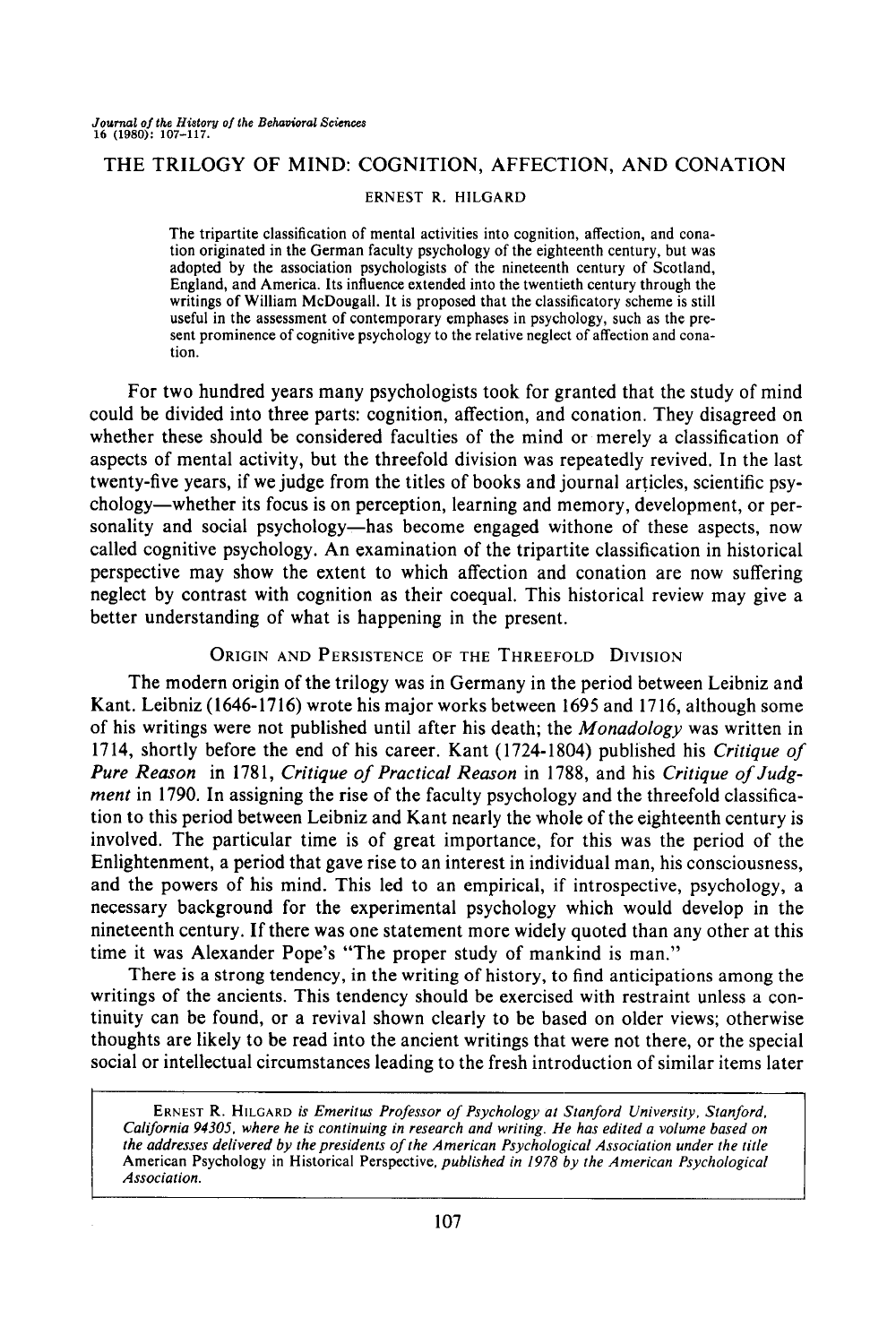on may be overlooked. George Brett, in his History *of* Psychology, because he was committed to the tripartite classification, found evidence for it in Aristotle,' and more clearly in Augustine, of whom he said: "Augustine was not far from the same standpoint [that of the eighteenth century], and his language at times suggests the same threefold division into knowing, feeling, and willing."<sup>2</sup> For true historical continuity, however, it would be necessary to show that there was some centrality to the threefold classification. In a description of mental processes, anyone who was philosophically or theologically oriented might have had things to say about thought, and will, and emotions (or passions), without having a well-developed psychological system.

### **FACULTY PSYCHOLOGY IN GERMANY**

The psychology that stressed the powers or faculties of the mind is commonly assigned to Christian Wolff (1679-1754), who revived the term *psychology* after it had fallen into disuse. He wrote voluminously between 1709 and 1753. His Psychologia empirica appeared in 1732, his Psychologia rationalis in 1734. Although much influenced by Leibniz, he rejected practically all of Leibniz's metaphysics, including the monadology. For our purposes, he started the search for faculties, but did not arrive at the classification that is of interest here. His two faculties were a *facultas cognoscitova* and a *facultas* appetiva-roughly, knowledge and desire. It remained for Alexander Gottlieb Baumgarten (1714-1762) to introduce the idea of affection or feeling. He based this on the importance of esthetics, on which he published a two-volume work in 1750 and 1758. Finally, the man who put it all together was a self-taught philosopher and psychologist, Moses Mendelssohn (1729-1789). His Letters on Sensation (1755) contained the first clear statement of the threefold classification, that the fundamental faculties of the soul are understanding, feeling, and will. Mendelssohn was an important person in other respects, particularly for his responsible participation in gaining a new acceptance of Jews as free and equal citizens in Europe. As a representative of the Enlightenment and the growing interest in a naturalistic or humanistic religion, he could say that the new Christianity differed in no way from the somewhat secularized Judaism that he espoused. Psychology was itself part of the wider tendency of the Enlightenment to raise man, as the subject of experience, to a new supremacy.

Johann Nicolaus Tetens (1736-1809, although unmentioned in E. G. Boring's History of Experimental Psychology,<sup>3</sup> has been called the "father of psychology" because of his introduction of an analytical, introspective method to psychology. He proclaimed psychology as distinct from physics and physiology in his major work, Philosophical Essays on Human Nature and Its Development (1776). According to Brett, he maintained firmly that the true method for psychologists is the psychological method, and left no doubt about it. Brett summarized his position:

Experience is the basis; the modifications of the soul are to be accepted as they become known through inner experience; they are to be repeatedly observed, with uncidiation is ejementationally produce variations in circumstances; their origin and the action of the forces which produce them are to be noted; the observations are to be compared and resolved, **so** that the simple capacities, with their operations and interrelations may be sought out; and those are the essential parts of a psychological analysis that rests on experience.'

What better Baconian program for a Wundt to translate into an experimental one a century later?

Tetens continued to reflect carefully on his own experiences and gradually formulated his observations in the course of his successive essays. By the tenth essay he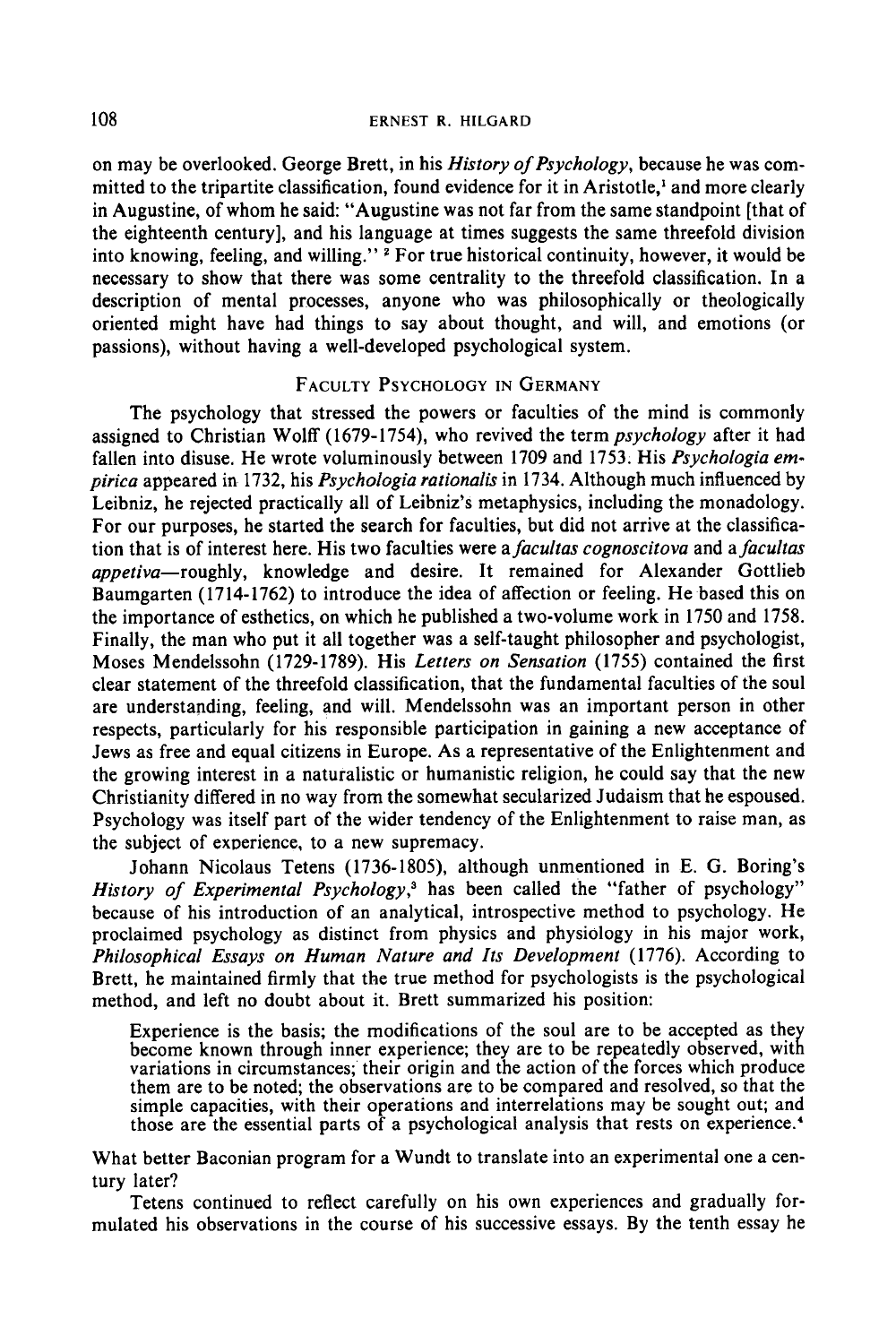arrived at the position-previously reached by Mendelssohn-that the fundamental faculties are understanding, feeling, and will. He arrived at this in part as a correction to the prevailing soul-theology, which continued to make the old distinction, in his words "like the Catechism," between understanding and will, to the neglect of feelings and emotions. Max Dessoir believes that Tetens should be remembered not as a faculty psychologist, although he accepted the threefold classification, but as an analyst of mental life, because he went on to show that the three "faculties" were all an expression of an underlying "receptive spontaneity" of the mind.<sup>6</sup> It may be noted that Tetens provides an early illustration of the many evidences that the threefold distinction was not confined to those who accepted faculty psychology, and, in fact, outlasted faculty psychology.

Immanuel Kant was not a psychologist in the same sense as Tetens. He recognized their differences by distinguishing between Tetens's work as empirical and his as transcendental. At the same time, Kant was influenced by the trends in psychology, and his espousal of the tripartite division lent the support of the most influential philosopher of his day. The three aforementioned critiques for which Kant is best known follow the tripartite plan, without any intent on his part to work out a psychological as distinct from a transcendental analysis. Early in his career Kant had been much influenced by Wolff, and he knew well Wolffs disciples. From them he took over the classificatory scheme. Pure reason corresponds to intellect or cognition, practical reason to will, action, or conation, and judgment to feeling pleasure or pain, hence affection. That these correspondences are not incidental is made abundantly clear in the *Critique of Judgment:* 

There are three absolutely irreducible faculties of the mind, namely, knowledge, feeling, and desire. The laws which govern the theoretical knowledge of nature as a phenomenon, understanding supplies in its pure *a priori* conceptions. The laws to which desire must conform, are prescribed  $\hat{a}$  priori by reason in the conception of freedom. Between knowledge and desire stands the feeling of pleasure or pain, just as judgment mediates between understanding and rea pose that judgment has an *a priori* principle of its own, which is distinct from the principles of understanding and reason.<sup>6</sup>

Kant persevered in this position. His *Anthropology from a Pragmatical Point of View* (1798), written near the end of his life in his practical period, adopted the threefold scheme as the basis for the exposition. As Brett pointed out, he used these terms to denote the least possible number of classes to which the phenomena can be reduced. "If we speak of these as faculties, it is necessary to remember that they are such only as being unitary groups, not because each stands for a distinct agency."<sup>7</sup>

We may well ask whether Kant was merely a product of his times in accepting the divisions of knowing, feeling, and willing from the then-popular psychology, or whether he accepted them on the basis of careful reflection. It seems fairer to him as a critical philosopher to entertain the interpretation that he viewed the division as in some sense a *discovery* about the nature of the human mind and its processes, rather than an arbitrary scheme of classification.

After Kant, arguments over the faculty psychology eventually led to its abandonment, but this did not necessarily mean the end of the trilogy. A single illustration, from the early nineteenth century, will suffice to show the transformation. Gottlob Ernst Schulze (1761-1833) attacked the faculty psychology in 1792; later, in his *Psychological Anthropology* (1816), he continued to object to the assumption of separate active forces. At the same time he accepted the old threefold division as valuable. He believed that every expression of mental life consists at once of knowing, feeling, and desire, of which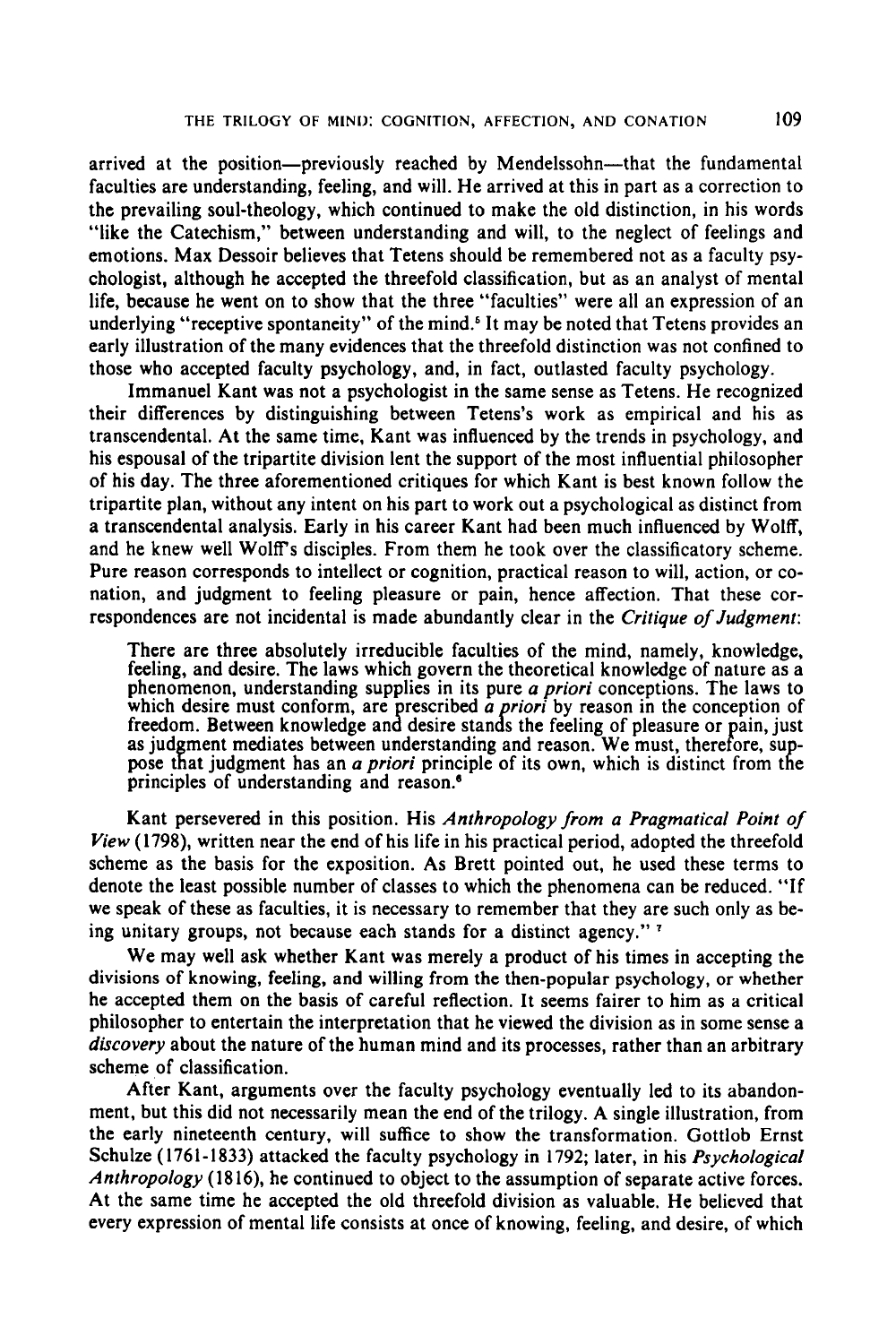now one, now another predominates. With this background in Germany, we may turn to the developments elsewhere during the eighteenth century.8

#### THE SCOTTISH SCHOOL

The common sense psychology in eighteenth-century Scotland is associated with the names of Thomas Reid (1710-1796) and Dugald Stewart (1775-1828). Its influence spread into the nineteenth century through Sir William Hamilton (1788-1856) and Thomas Brown (1779-1820). In reaction to John Locke's tabula rasa, expressing his opposition to innate ideas, to George Berkeley's idealism, which made the external world seem insubstantial, and to David Hume's skepticism, the members of the Scottish School returned to a dualistic realism of mind aware of and reacting to an external world, and capable of reflecting upon itself. As they began examining mind they came upon its powers or faculties, and listed some thirty-seven powers and propensities. As a classificatory scheme this was harmless, but the exaggerations came when the phrenologist Franz Joseph Gall (1758-1828) took over the list from Reid and Stewart, and assigned each of the faculties a special area of the brain (actually, located by enlargements **on** the skull), in this manner substantiating their claim to separateness.

The development of faculty psychology is occasionally assigned exclusively to the Scottish School.<sup>®</sup> To be sure, the Scots were reacting against Hume at the same time that the German Kant was, so that, in the development of ideas, it does not matter too much who first placed emphasis upon the tripartite classification. The very large number of faculties of Reid and Stewart were not originally ordered according to the tripartite scheme. The word *faculty* was out of the common language, so that what is of interest is the tripartite classification, not that the abilities or talents reflected were called faculties.<sup>10</sup> The use of the term *faculty* in both Germany and Scotland may have been a coincidence. Soon, however, whether or not an importation from the Continent, the trilogy began to be used by the Scottish School. As is shown later, it was brought to America from Scotland as early as 1768.

The most scholarly of the Scottish group, Sir William Hamilton, another somewhat neglected figure in Boring's History, exercised his erudition in editing the works of his predecessors and in writing voluminous notes and appendages to them. We turn to him to discover the role of the tripartite division of the mind in the midst of the numerous powers and propensities. In his introduction to the second volume of the four-volume collected works of Dugald Stewart (l854), Hamilton explained:

If we take the Mental to the exclusion of material phenomena, that is, phenomena manifested through the medium of Self-Consciousness or Reflection, they naturally manifested through the medium of Self-Consciousness or Reflection, they naturally divide themselves into the three categories or primary genera;—the phenomena of Knowledge or Cognition,—the phenomena of Feeling, or of Pleasure and Pain,—and the phenomena of Conation or Will and Desire.<sup>11</sup>

Here we have the trilogy again! Perhaps we might be tempted to dismiss Hamilton as the last of the faculty psychologists, but it would be a mistake to do so. He made excellent empirical observations, and William James cited him freely in his Principles *of*   $Psychology.<sup>12</sup>$  For example, Hamilton anticipated George Miller's magic number seven and the "chunking" of information: **Is** 

If you throw a handful of marbles on the floor, you will find it difficult to view at once more than six, or seven at most, without confusion; but if you group them into twos or threes or fives, you can comprehend as many groups as you can units; because the mind considers these groups only as units-it views them as wholes, and throws their parts out of consideration."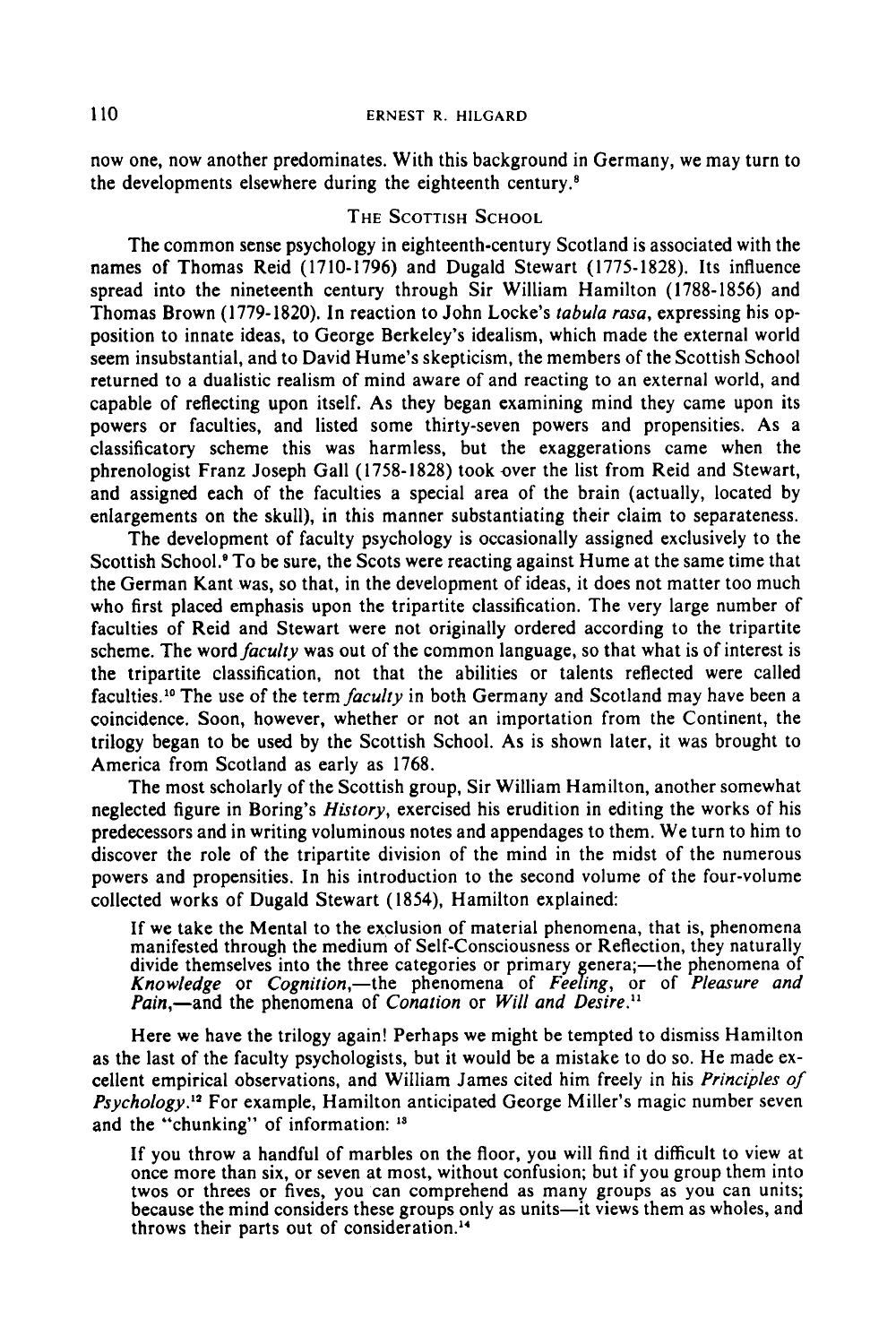Hamilton also became part of the associationist tradition, the first to emphasize (and name) redintegration as central to all association.

The final member of the Scottish School was Thomas Brown, who became important to the future of associationism by advancing the concept of primary and secondary laws of association, or laws of suggestion as he called them. We leave this group, no longer faculty psychologists, but early associationists, with the trilogy of mind still in vogue.

## *Alexander Bain and Nineteenth- Century British Psychology*

Associationism became established as the official British psychology, and we may turn to what happened to the tripartite mind as faculty psychology waned and association flourished. Alexander Bain (1818-1903) grew up in Aberdeen and taught for a time in Glasgow and eventually at the University of Aberdeen, but his intellectual ties were in London where he had befriended John Stuart Mill and moved for a time in his circle. Bain's two-volume *The Senses and the Intellect* (1855) and *The Emotions and the Will*  (i559), in successive editions was the standard textbook in Britain throughout the nineteenth century. William James cites Bain on twenty-seven pages of his *Principles* and quotes Bain at length in support of his own position. Because of Bain's dominant position in British psychology, his classification of mental activities is of special interest. It is clear that he, too, was committed to the familiar trilogy. The phenomena of mind, he said, are usually comprehended under three heads:

- I. FEELING, which includes, but is not exhausted by, our pleasures and pains. Emotions, passion, affection, sentiment—are names of Feeling.
- 11. VOLITION, or the Will, embracing the whole of our activity, as directed by our feelings.
- 111. THOUGHT, intellect, or Cognition.

**Our** SENSATIONS, as will be afterwards seen, come partly under Feeling and partly under Thought.16

In his preface, Bain makes it clear that he has abandoned faculties: "The exposition proceeds entirely on the Laws of Association." He believed that the sum of the different characteristics of his three classes of phenomena would provide a definition of mind "by a positive enumeration of its most comprehensive qualities."

Instead of beginning with thought or cognition, Bain gave primacy to feeling, with action, and then thought (including sensations), following. He was looking for the marks of mind to emerge from the phenomena that he would describe in detail and was convinced that the presence of feeling is the most unmistakable mark of mind. This follows not only because of its primacy in man but "the different orders of brute creation show symptoms of the same endowment. The vegetable and mineral worlds are devoid of it." Next, all beings recognized as possessing mind can act; hence the volitional or conative classification is on safe grounds. This leaves the rich area of thought, intelligence, and cognition, which includes such functions as memory, reason, judgment, and imagination. In the exercise of these functions he gave central importance to discrimination, comparison, and retentiveness. He returned to the conventional order when he wrote his two volumes, but he had made his position clear.

This is not the place to elaborate on Bain's psychology; the point is that he held to the tripartite classification while moving to a position transitional to the new experimental psychology which was just around the corner.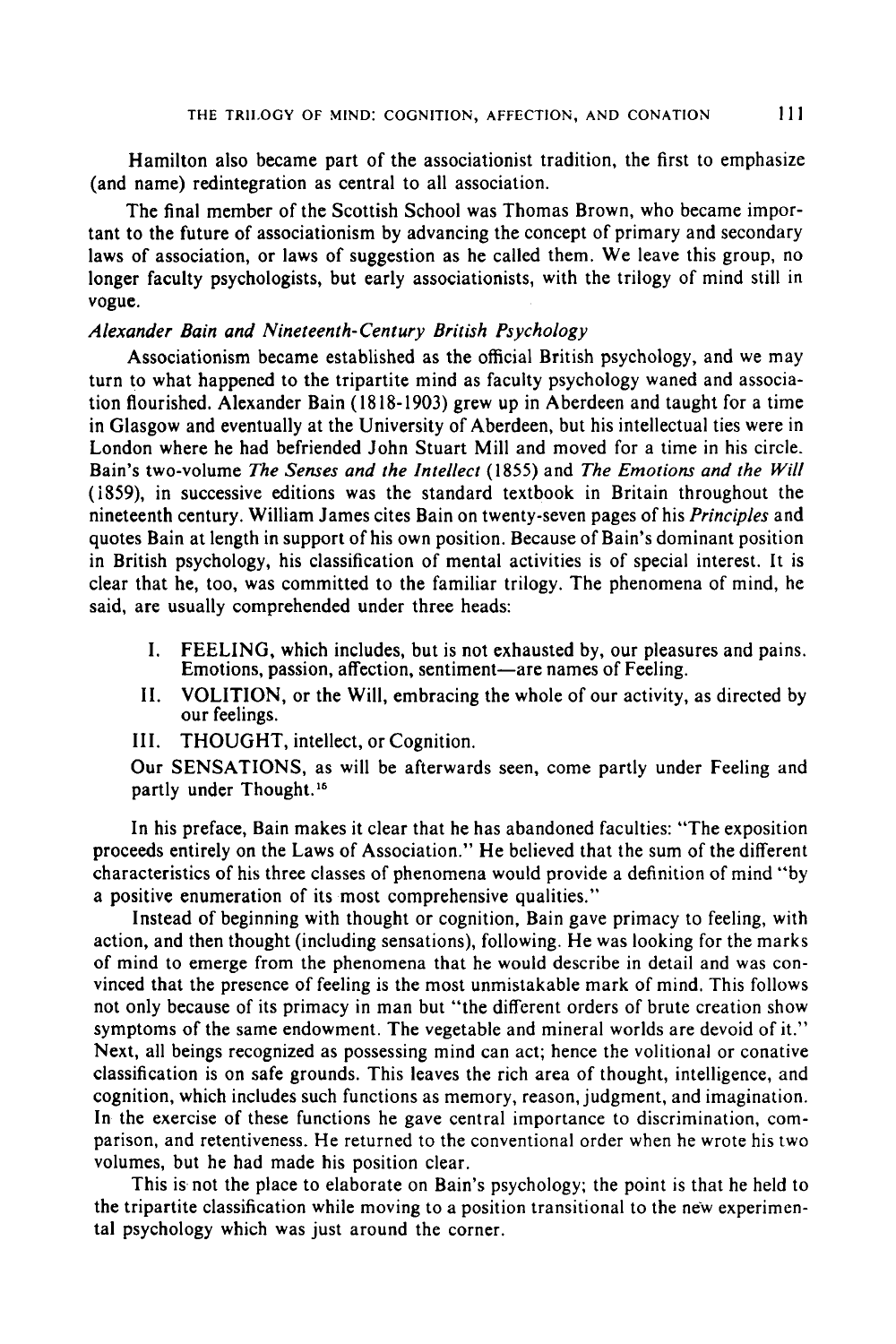#### *Scottish Psychology Comes to America*

We owe a debt to J. W. Fay <sup>16</sup> and A. A. Roback <sup>17</sup> for reminding us that there was an American psychology before William James. For the purpose of examining the tripartite mind in America, the first important figure is John Witherspoon **(1722-1794),** who arrived from Scotland in **1768** and brought with him to the College of New Jersey (later Princeton University) the teachings of the Scottish School. In his lectures, published posthumously in **1800,** the three "faculties" of understanding, will, and affection are described. They recurred, in one form or another, among other American writers **so**  often that there is little point in calling the roll. However, at least one textbook writer raised his voice against an overemphasis on cognition, a century before cognitive psychology had its great resurgence. The following remarks are quoted from Joseph Haven **(18 16- 1874),** who taught at Amherst and later at the Chicago Theological Seminary:

The works on mental science, which have recently appeared in this country, while they are certainly a valuable contribution to the department of philosophy, seem to meet this deficiency in part but *only* in part. They traverse usually but a portion of most part, to the *intellectual* faculties, to the exclusion of the *sensibilities* and the the ground which psychology legitimately occupies, confining their attention, for the

Mark Hopkins, the distinguished educator who served as president of Williams College, wrote *An Outline Study of Man* (1878), in which he voiced the same fear as that noted by Haven, but now as it affected educational practices:

Until the intellect is placed by the community where it belongs, and made suborintellectual power, and success through these, will be placed above those higher qualities in which *character* consists, and success through them.<sup>19</sup> dinate to the sensibility and the will, we shall find that mere sharpness, shrewdness,

The word sensibility in the foregoing quotations has a strangely old-fashioned sound, in its reference to feeling and affection. Sensibility, while not to be confused with sensitivity, is to be understood as having a sensory component, as in sensibility to pleasure or pain, or sensibility to esthetic quality. It may be recalled that Bain believed sensation to be partly feeling and partly thought. The issue of how to relate esthetics to perception is present in contemporary psychology, and indeed a recent chapter by Marcus Hester shows that Haven's and Hopkins's "sensibility" is still in use.<sup>20</sup> Hester's chapter is entitled "Visual Attention and Sensibility." Sensibility is there considered to be an acquired perceptual refinement of habits of seeing and sensing, related to but distinguishable from appreciation.

To bring the tripartite division of mind in America closer to the time of James, there was James McCosh **(181 1-1894),** who like John Witherspoon also arrived from Scotland to take over at Princeton, but in 1868—exactly a hundred years later. That McCosh was still dedicated to the tripartite classification is evident from the titles of his three volumes on psychology: *Emotions* **(1880),** *The Cognitive Powers* **(1886),** and *Motive Powers*  **(1887).** 

Those who turned to the new psychology in the late nineteenth century—whether the psychology attributed to Wundt, or Brentano, or James-all discredited the faculty psychology. However, even among those who were part of the new psychology there was evidence that the tripartite terms were occasionally in use in America, as well as in England. For example, a popular book by E. W. Scripture **(1897)** was entitled *Thinking, Feeling, and Doing.21* Actually, there is very little in the book reflecting that classification, for it is a detailed presentation of experimental psychology with a diatribe against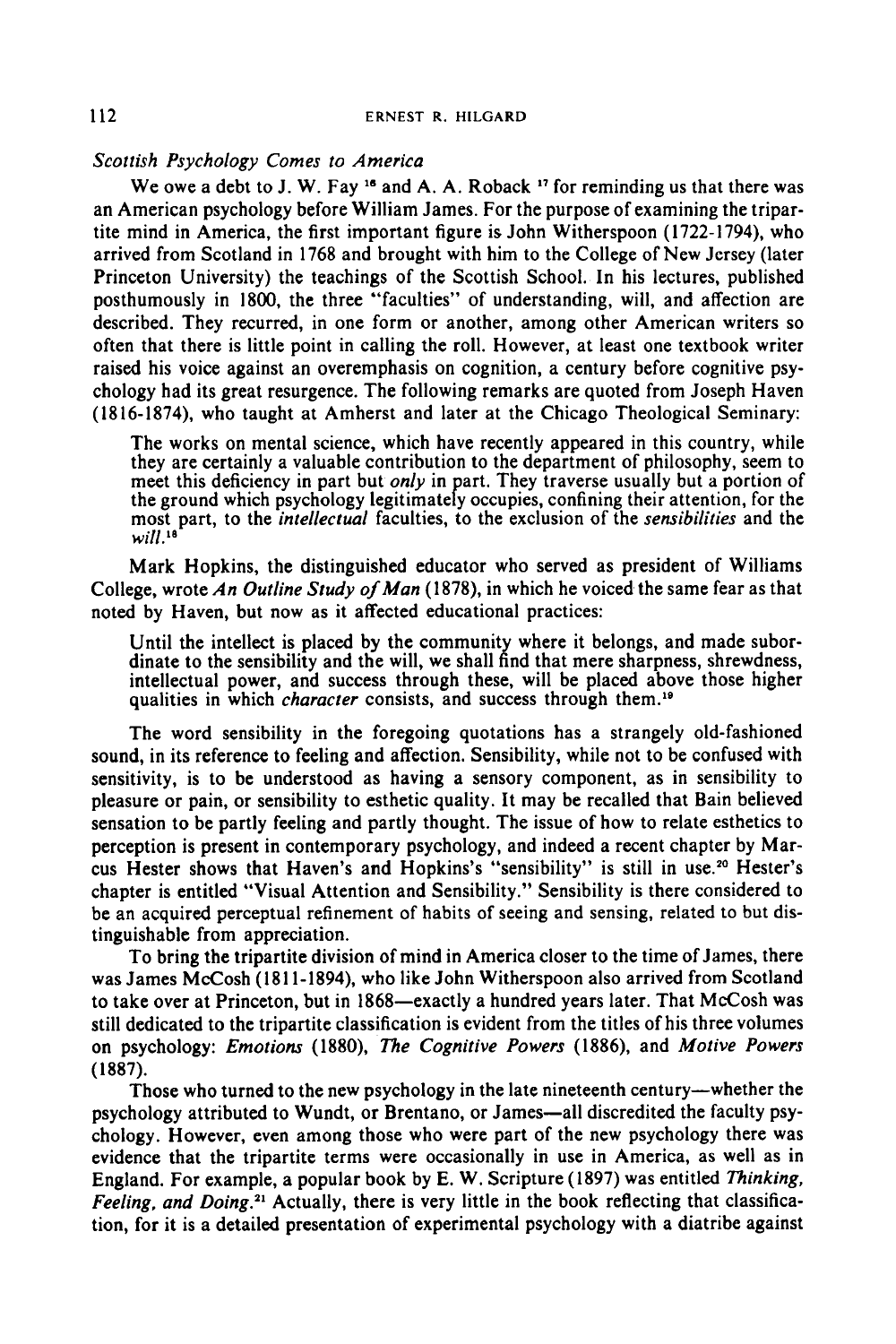armchair psychology. In his final chapter on the "new psychology," he says, "As long as psychology was an armchair science, anybody could teach it; today no one but a carefully trained man can do **so." zz** 

#### *The Early Twentieth Century*

Somewhat transitional between the old and the new (because he had not been involved in experiments), G. F. Stout (1869-1944) wrote his *Manual of Psychology* (1899), which in its several editions replaced Bain's book as the most influential textbook in England. Stout adopted the tripartite classification made familiar by his contemporaries. That was before William McDougall (1871-1944) came along, a man influenced by James as well as by Stout, one who had done experiments and was prepared to represent psychology in a global manner in England and later in America. He migrated to Harvard University in **1920,** and ended his career at Duke University, where he taught from 1927 to 1938.

Those in America who were proposing a new experimental or laboratory psychology rejected faculty psychology and along with it the classification of mental activity into three categories. That is not to say that the early founders of modern psychology were unaware of the importance of cognition, affection, and conation, expressed in their own terms. The revisionist history tells us, for example, that Wundt was misinterpreted by Titchener, and that our picture of Wundt as an elementaristic, sensationist psychologist is faulty.<sup>23</sup> He was a voluntarist, interested in attention and apperception, and gave a great deal of thought to feeling and emotion. He is left out of the present discussion only because it is dealing with a special classification of mental functions in a manner that apparently did not interest him.

Despite the lack of emphasis among the founding fathers of American psychology-including James-the trilogy of mind was still familiar in the vocabulary of psychology, although usually stated in such a way as to disavow faculty psychology, perhaps through fear of guilt by association. For example, when Howard Warren theorized about the functions of consciousness he found it necessary to criticize the distinctiveness of the three functions by assigning to each some physiological reason for their earlier separation.

The distinguishing mark of cognition is its presentative nature; and for the most part the senses which offer this characteristic are the external ones. The distinction between cognitive, affective, and conative consciousness can be said, then, to corresnd in a general way to the difference between the external, systemic, and kinesthetic senses; the first give experiences of the outer world; the second keep us in touch with the state of our own organism; the third supply experiences of the motor life and thus form the basis of voluntary activity.<sup>24</sup>

Warren went on to say that the three classes do not result from the separate operations of three distinct mental functions because the aspects of consciousness that they stand for are all represented as sensations. For him, consciousness remained essentially cognitive, despite his recognition of the familiar tripartite classification.

At about the same time, James Angell, in his presidential address before the American Psychological Association in 1906, was kinder to the place of cognition, affection, and conation.

What are cognition, feeling and will but three basically distinct modes of mental action? To be sure this classification has often carried with it the assertion, or at least the implication, that these fundamental attributes of mental life were based upon the presence in the mind of corresponding and distinct mental elements. . . . The im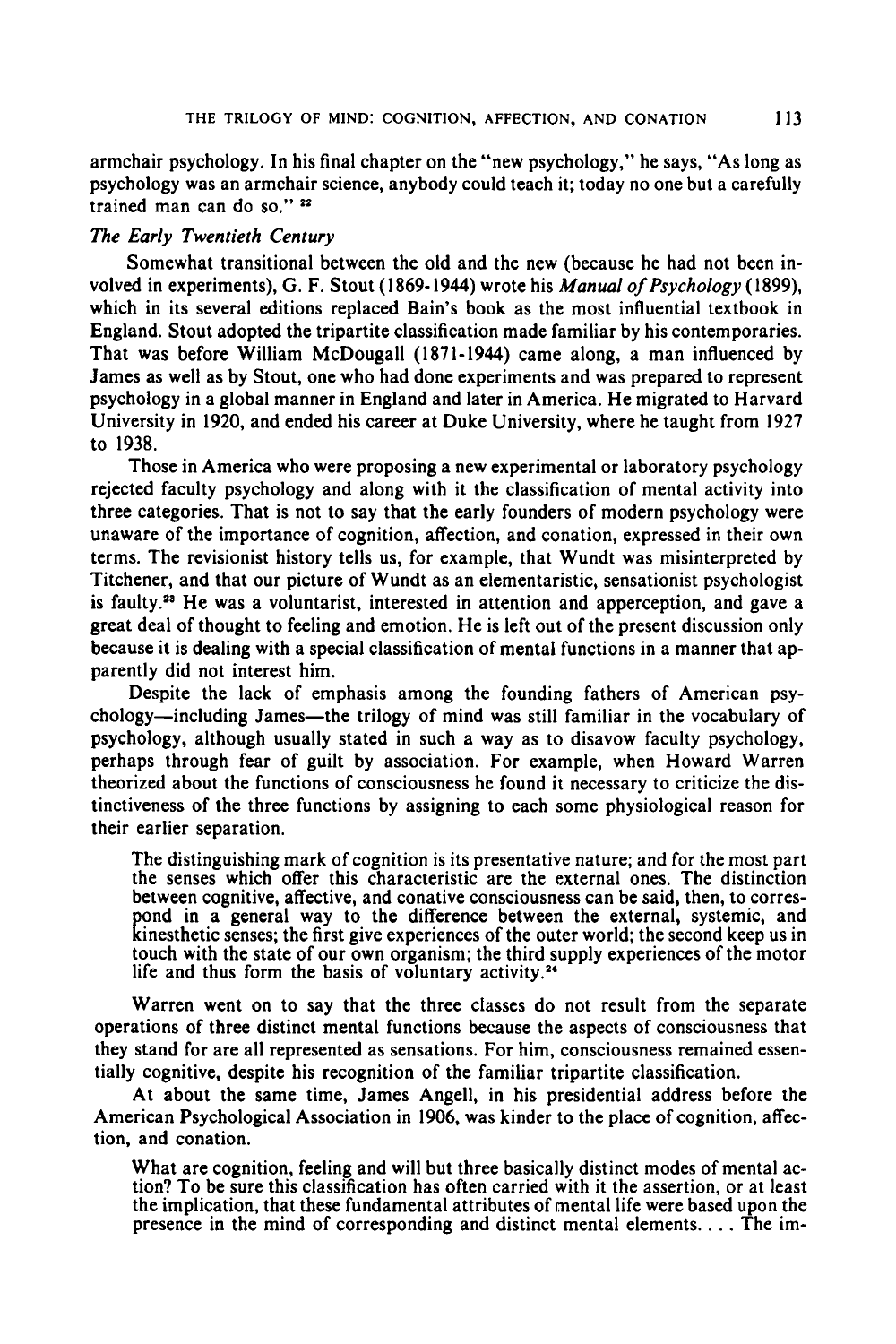pressive consideration is that the notion of definite and distinct forms of mental action is clearly in evidence and even the much-abused faculty psychology is on this point perfectly sane and lucid.<sup>25</sup>

In his *Social Psychology* (19O8), McDougall announced and developed the instinct psychology with which he remained identified even though, in later life, he gave in to the anti-instinct attitudes in America and described the motivating forces as "propensities." **26** That McDougall was influenced by the familiar tripartite classification of mental functions was clear in his discussion of instincts:

... the most purely instinctive action is the outcome of a distinctly mental fully described in terms of, the three aspects of all mental process—the cognitive, affective, and the conative aspects; that is to say, every instance of instinctive striving towards or away from that object.<sup>27</sup> process. . . . and one which, like every other mental process, has, and can only be behavior involves a knowing of something or object, a feeling in regard to it, and a

He assumed that his reader was familiar with the classification of cognitive, affective, and conative, as common-sensical and noncontroversial. Much later, in his *Ourline of Psychology* (1929, he finds all this "generally admitted." The following quotation is not limited to instinctive activity:

We often speak of an intellectual or cognitive activity; or of an act of willing or of resolving, choosing, striving, purposing; or again of a state of feeling. But it is ative, and affective; and when we apply one of these three adjectives to any phase of mental process, we mean merely that the aspect named is the most prominent of the three at that moment. Each cycle of activity has this triple aspect; though each tends to pass through these phases in which cognition, conation, and affection are in turn most prominent; as when the naturalist, catching sight of a specimen, recognizes it, captures it, and gloats over its capture.<sup>28</sup> generally admitted that all mental activity has these three aspects, cognitive, con-

For the present purposes I shall not comment on the further development of the tripartite scheme within McDougall's book, except to mention that he tries to deal with the problem of the usual order in which each of the three aspects appears, and, when the cycle of activity is over, which aspect is most likely to endure.

With McDougall the history of the trilogy of mind appears to have ended, nearly two centuries after it began in Germany and Scotland. In part, the fading of such a "generally accepted" view may have coincided with the decline of what Gordon Allport called the synoptic theories; there was no longer a felt need for such a comprehensive classification of mental processes.28

#### ARE THERE LESSONS **FOR** CONTEMPORARY PSYCHOLOGY?

The question may well be raised whether this recital of the history of the trilogy of mind, a classification popular for at least two centuries, is of value today. The question calls attention to a problem with which historians have long struggled, and of which this is a specialized instance. That problem is, in general, whether there are any significant "lessons" or "generalizations" that history teaches, or whether history is merely an effort to become as accurate and understanding as possible in the interpretation of past events in their context. To historians as well as to psychologists this is the familiar problem of the idiographic versus the nomothetic. Even among those who take the position that history is not properly studied for its relevance to the present, it is frequently implied that knowledge of history is important to the decision maker, as the cliche goes,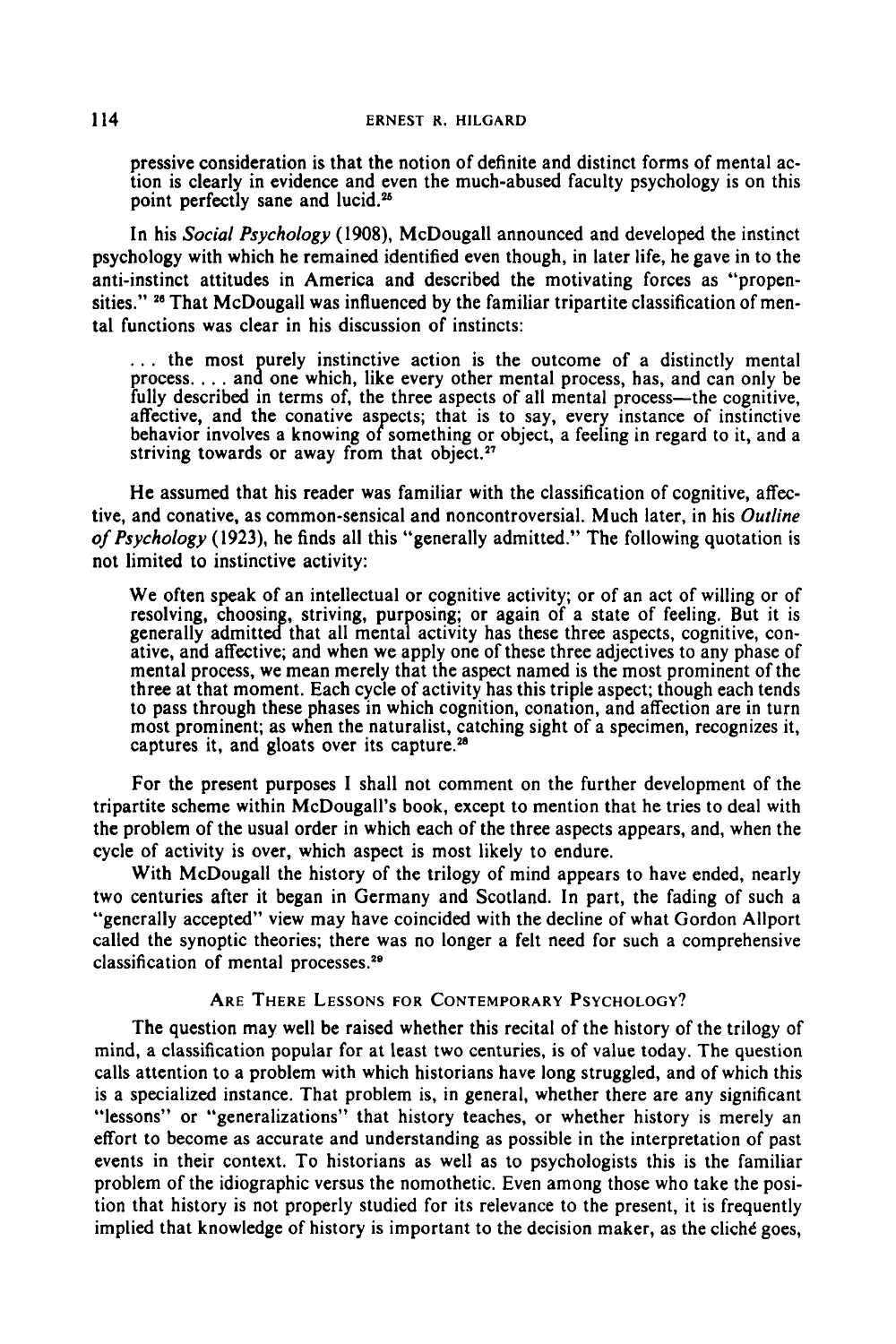to avoid repeating the mistakes of the past. Paradoxically, according to this view, there are no "lessons" of history, but it is possible to "profit" from reading history.

Those who take the alternative position that generalizations from history are useful in the present are warned about the dangers inherent in presentism ("present"-ism). The chief danger is to attempt to reinterpret the past as though earlier thinkers faced the same problems we face today. Hence the historian modernizes the obsolete vocabularies of past thinkers, shows that they anticipated what we are doing today, and proposes that if we know how problems were resolved in the past, we can plan actions today more effectively. Herbert Butterfield, for example, calls this "whigism," and warns against those who corrupt history by trying to make more of it than is proper.<sup>30</sup>

For example, it is somewhat tempting to relate earlier tripartite classifications or theories to the discussed trilogy. Thinking in threes is an old practice—the Greek virtues of goodness, beauty, and truth; the Christian trinity; the three-panelled tryptych. I once called attention to the similarity between Freud's id, ego, and superego and the body, mind, and spirit of the early Hebraic-Christian tradition.<sup>31</sup> With a little strain one could assign cognition to mind, affection to body, and conation to spirit. That would, however, be to fall into the trap of finding antecedents where they do not really exist.

A distinction can be made, however, between *distorting* past history by reading the present into it, and trying to understand past history in its own context while seeking any light that such history throws on the present. This is the view that has been espoused, for example, by Mary Henle.<sup>32</sup> She notes that as we become absorbed in our own specialties we often become cryptosystematists, that is, our beliefs are imbedded in larger systems of thought that are not explicit but may serve to perpetuate errors. Because it is so difficult **to** see our own errors she believes that we need the distance that history gives if we are to solve our own problems.

When we look at contemporary psychology from the perspective of cognition, affection, and conation, it is obvious immediately that cognitive psychology is ascendant at present, with a concurrent decline of emphasis upon the affective-conative dimensions.<sup>33</sup>

Behaviorism reached the apex of its influence by the 1950s, to be replaced gradually by information-processing cognitive psychology. Piaget replaced Freud in developmental psychology, and information-processing psychology reduced the prominence of Pavlov, Watson, and Skinner. The rise of cognitive psychology has been treated elsewhere, and the details need not be repeated here.<sup>34</sup> Cognitive psychology came like a breath of fresh air, releasing psychological thinking in America from the restraints of behaviorism.<sup>35</sup> At the same time, some price has been paid for it. Information processing and the computer model have replaced stimulus-response psychology with an input-output psychology, with due attention to transformations taking place between input and output, including control processes often captured through introspection, such as deliberate rehearsal and the use of images and mnemonic devices. In the process, some dynamic features such as drives, incentive motivation, and curiosity have been more or less forgotten. Cognitive processes presented in computer terms or probabilistic mathematics have been described by Robert Abelson as commonly representing "cold" cognition, while ignoring "hot" cognition.<sup>36</sup> Hot cognition refers to thoughts and decisions that have high affective or conative importance to the person. In hot cognition, the wish is still father **to** the thought, as it was in Shakespeare's day. When Piaget replaces Freud we are apt to forget that children's lives are affected by sibling rivalries as well as by stages in cognitive growth.

The persistence with which cognition, affection, and conation were recognized as major classifications of mental events suggests that there may be a natural utility to the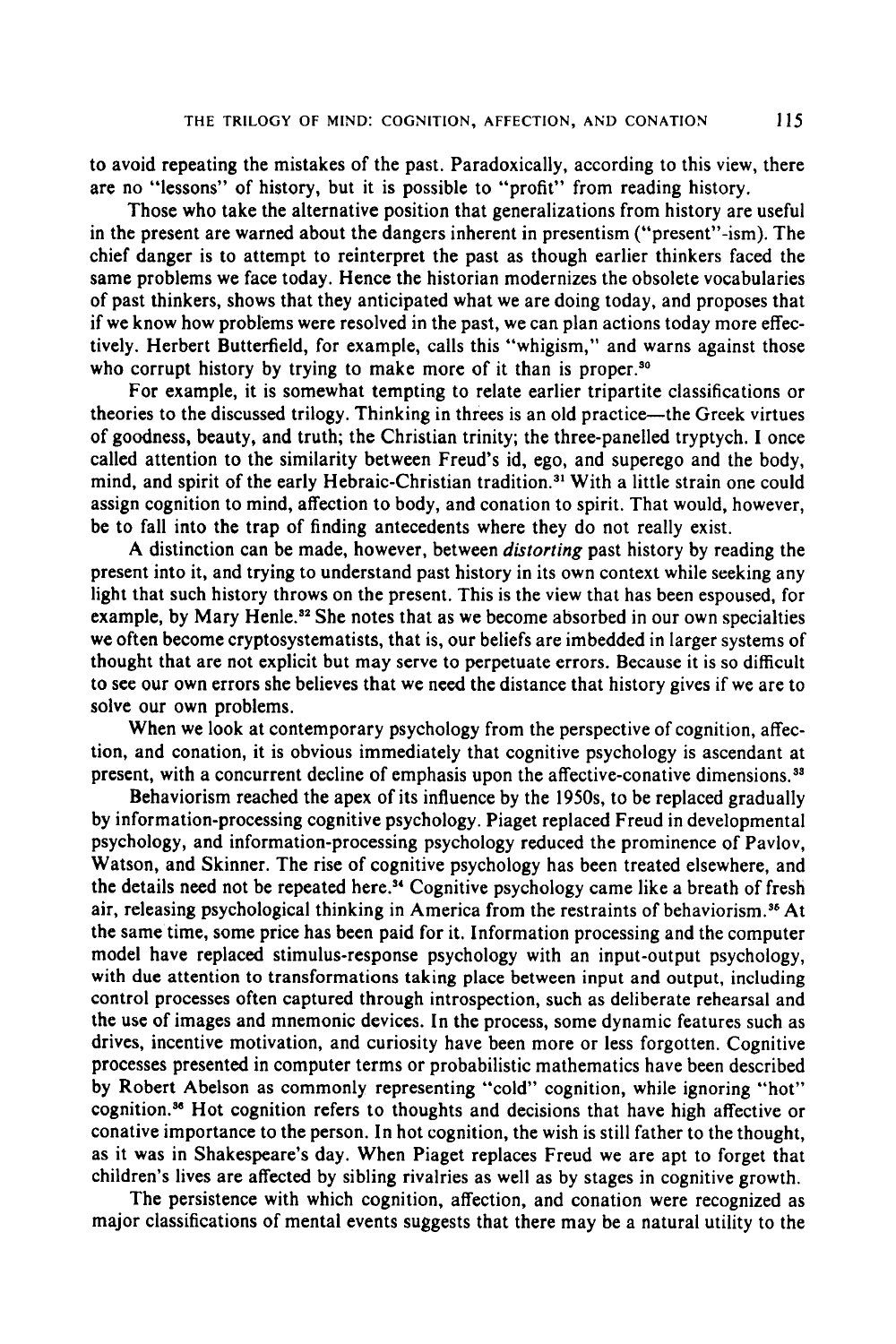classificatory scheme. There is always a division of labor, so that someone describing psychological reality is under no obligation to represent at once all of psychology. At the same time, if psychologh's major emphasis lies for a time primarily within understanding, or feeling, or the control of action, some components of the total experience are being subordinated, and the account of psychological reality is incomplete. Because the old trilogy helps to call attention to aspects that are neglected it remains useful after all these years.

## **NOTES**

1. George S. Brett, *A History of Psychology, Medievulund Eurly Modern Period,* **3** vols. (London: George Allen and Unwin, **1921), 2: 139.** 

**2.** Ibid.. p. **20.** 

3. E. G. Boring, *History of Experimental Psychology*, 2d ed. (New York: Appleton-Century-Crofts, 1950).

4. Brett, *Hirtory,* p. **328.** 

5. Max Dessoir, *Outlines of the History of Psychology* (New York: Macmillan, 1912).

**6.**  lmmanuel Kant. *The Philosophy of Kant.* **us** *Contained in Extracts from His Own Writings. Selected and Trunsluted by J. Wurson* (Glasgow: Maclehose, Jackson, New Edition, **1888),** p. **31** I.

**7.** Brett. *History,* p. **341.** 

8. Much of the information on the German writers of the eighteenth and early nineteenth centuries is based<br>on accounts in J. E. Erdmann, A History of Philosophy, Vol. 2 (London: Swan Sonnenschein, 1892).

**9.** Robinson, for example, discusses faculty psychology solely in terms of the Scottish School. See Daniel R. Robinson, *An Inrellecruul History of Psychology* (New York: Macmillan, **1976).** 

10. Faculty as a word to refer to ability in the sense of special skill is traced in the Oxford English Dictionary to Chaucer in **1386,** and in the sense of ability or aptitude, whether natural or acquired, to William Caxton in 1490. It may have become a more technical term after Locke used it in **1695.** 

I I. Sir William Hamilton's prefatory notice to vol. **2** of *The Collected Works of Duguld Srewurr,* **4** vols. (Edinburgh: Thomas Constable, **1854),** p. vii.

**12.** William James, *Principles of Psychology,* **2 vols.** (New York: Holt, **1890).** 

**13.** George **A.** Miller, "The Magical Number Seven Plus or Minus Two: Some Limits on Our Capacity for Processing Information." *Psychologicul Review 63* **(1956): 8 1-97.** 

**14.** Sir William Hamilton, *Lectures on Metophysics* (Boston: Gould and Lincoln, **1859).** p. **177.** 

*15.* Alexander Bain, *The Senses und the Intellecr,* 3rd ed. (New York: D. Appleton. **1868),** p. **2.** 

**16.** J. W. Fay, *American Psychology Before Willium James* (New Brunswick, N. J.: Rutgers University Press, **1939).** 

**17.** A. A. Roback, *A History of Americun Psychology,* rev. *ed.* (New York: Collier, **1964).** 

**18.** Joseph Haven, *Mentul Philosophy: Including the Intellect. Sensibiliries. and Will* (Boston: Gould and Lincoln, **1858).** p. **IV.** 

**19.** Mark Hopkins, *An Outline Study of Man* **(1878).** as quoted by Roback. *History,* p. **102.** 

**20.** Marcus Hester, "Visual Attention and Sensibility," in *Perceiving, Acting. und Knowing,* ed. Robert Shaw and John Bransford (Hillsdale, N. J.: Lawrence Erlbaum, **1977),** pp. **135-169.** 

**21.** E. **W.** Scripture, *Thinking. Feeling, Doing* (Meadville, Pa.: The Chautauqua-Century Press, **1897). 22.** Ibid., p. **295.** 

**23.** The misrepresentation of Wundt by Titchener is discussed by Arthur L. Blumenthal, "A Reappraisal of Wilhelm Wundt," *Americun Psychologist* **30 (1975): 1081-1088;** idem, "Wundt-Revisions and Reappraisals," *Annuls ojrhe New York Acudemy of Sciences* **270 (1976): 21-29.** with appropriate citations of the contributions of others to this revision of accepted history.

24. Howard C. Warren, "The Fundamental Functions of Consciousness," *Psychological Bullerin* **3** ( **1906): 220.** 

**25.** James R. Angell, "The Province of Functional Psychology," *Psychologicul Review* 14 **(1907): 83.** 

**26.** William McDougall, *Energies of Men* (New York: Scribners, **1933).** The word "propensities" had been used earlier by the Scottish philosophers.

**27.** William McDougall, *An Introducrion ro Sociul Psychology,* 14th ed. (Boston: J. W. Luce. **1921).** p. **27.**